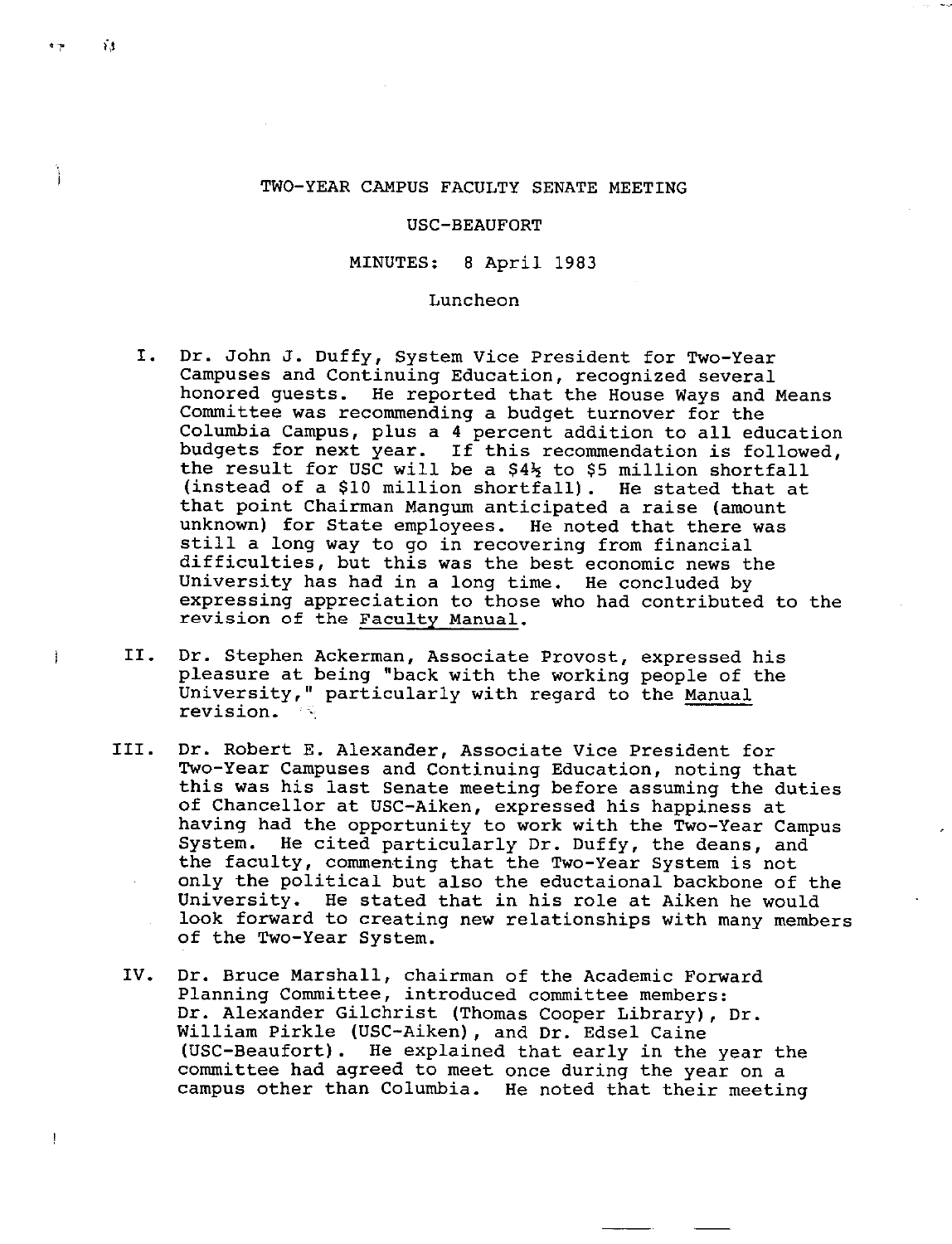with the Executive Committee that morning had increased their understanding of the Two-Year System and the individual campuses that comprise it.

#### General Session

I. Call to Order

 $\mathbf{A}$ 

Ì

 $\mathbf{I}$ 

 $\sim 10$ 

- II. Correction/Approval of Minutes: The minutes of the 11 February 1983 meeting were approved as circulated.
- III. Reports of Standing Committees:

A. Rights and Reponsibilities - Professor Tom Powers (Sumter)

Professor Powers, noting that his committee's work had focused on the revision of the Faculty Manual, deferred any report until the Unfinished Business section of the agenda, at which time the Manual revision would be discussed in detail.

B. Welfare - Professor John Stine (Lifelong Learning)

The Welfare Committee recommended that the policy of transfer of tenure and rank within the Two-Year System be clarified in the Faculty Manual.

Professor Marnie Foster (Lancaster) will serve as chair of this committee for 1983-84, and Professor Judy Moran (Salkehatchie) will serve as secretary.

C. Intra-University Services and Communications - Professor David Mccollum (Beaufort)

Professor McCollum reported that drafts of the System Resource Manual were available for review. Discussions of Summer I pay schedule revisions were still in progress. The outline of a written policy regarding course origination within the Two-Year System (included in the minutes of the 11 February 1983 meeting) was still open for comment. Professor Mccollum reported that he would follow up on the committee's resolution recommending liaison between various publicity directors for the purpose of promoting the System as a whole. Discussion continues on the subject of liberalizing faculty privileges under interlibrary loan from the Thomas Cooper Library.

D. Executive Committee - Professor William T. Cordray (Salkehatchie)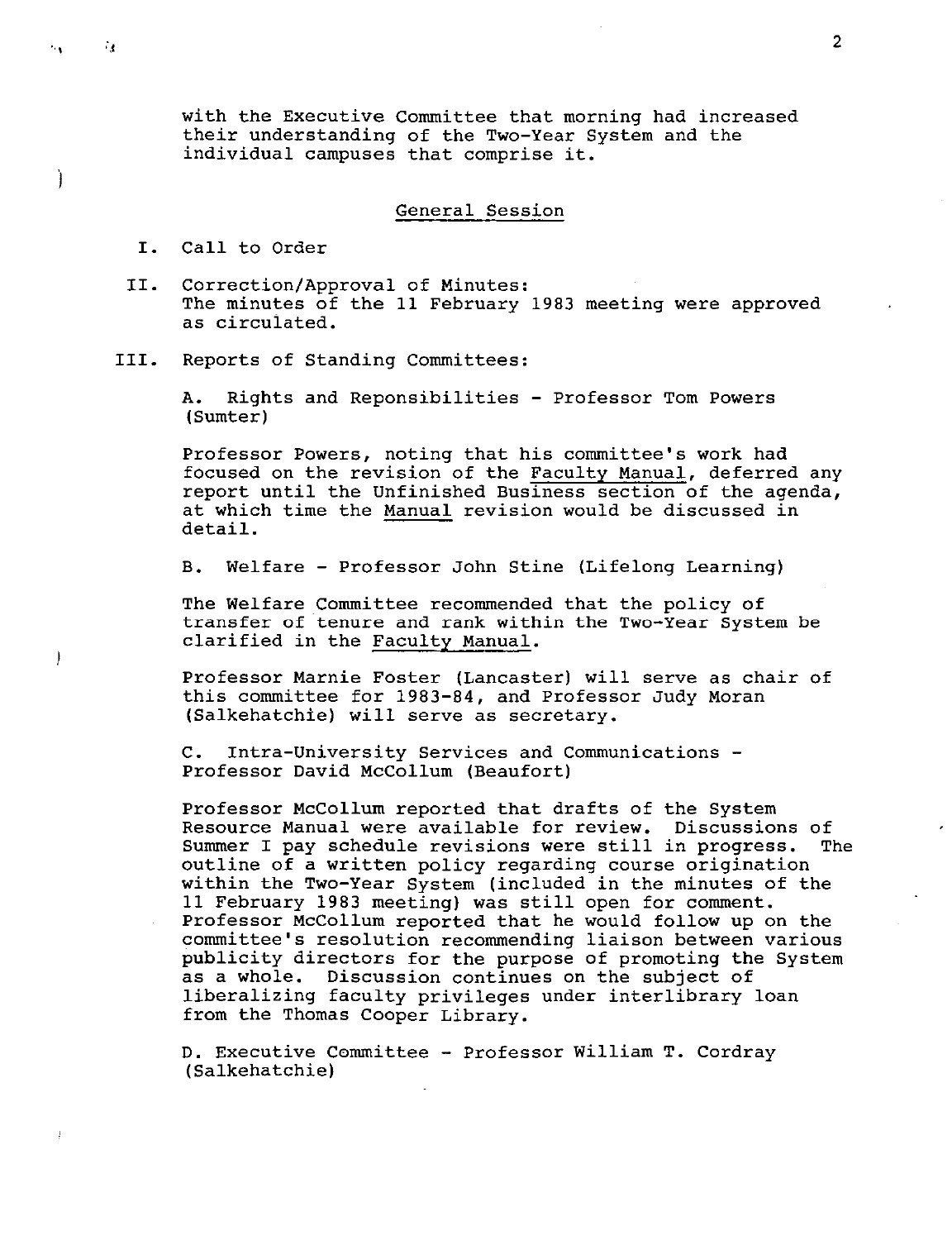The following items were discussed at the Executive Committee meeting 25 March 1983:

1) The visitation of the Academic Forward Planning Committee at the Beaufort meeting and each member of the Executive Committee representing his/her respective campus.

2) The recommendation of the Nominating Committee (see section V., B. of these minutes).

3) Dr. Duffy and Dr. Alexander reported on several items concerning the Two-Year System, including the projection of no personnel cuts in the foreseeable future. They also did not see any changes in the two-·year programs offered in the Two-Year System.

4) Dr. Duffy further reported that any organizational changes resulting from the retirement of Mr. Daetwyler and Mr. Brunton would not affect our structure.

5) Professor Otten presented for discussion the report of an ad hoc committee of the 1982-83 Tenure and Promotion Committee, which included a motion that Tenure and Promotion Committee votes by secret ballot and a motion concerning Tenure and Promotion Committee consideration of promotion of administrators not currently involved in classroom teaching.

VI. Reports from Special Committees:

.,

na l

Ť

 $\mathbf{I}$ 

A. University Library Committee - Professor Tandy Willis (Union)  $\Delta\sigma$ 

The committee has not met since the last Senate meeting.

B. Curricula and Courses Committee - Professor John Barrett (Sumter)

Since the last Two-Year Faculty Senate Meeting, the Curricula and Courses Committee has approved the following:

\*1. Change in course number of HIST 564, The Expansion of Europe, 1450-1870. Course number is now HIST 355, same title, same description.

\*2. Change in course number of HIST 565, The Expansion of Europe into Africa since 1870. Course number is now HIST 356, same title, same description.

\*3. Change in title, description of GEOL 101: GEOL 101, Introduction to the Earth (4) Origin and nature of the earth with emphasis on internal processes and phenomena such as earthquakes, volcanoes and mountain building; surface processes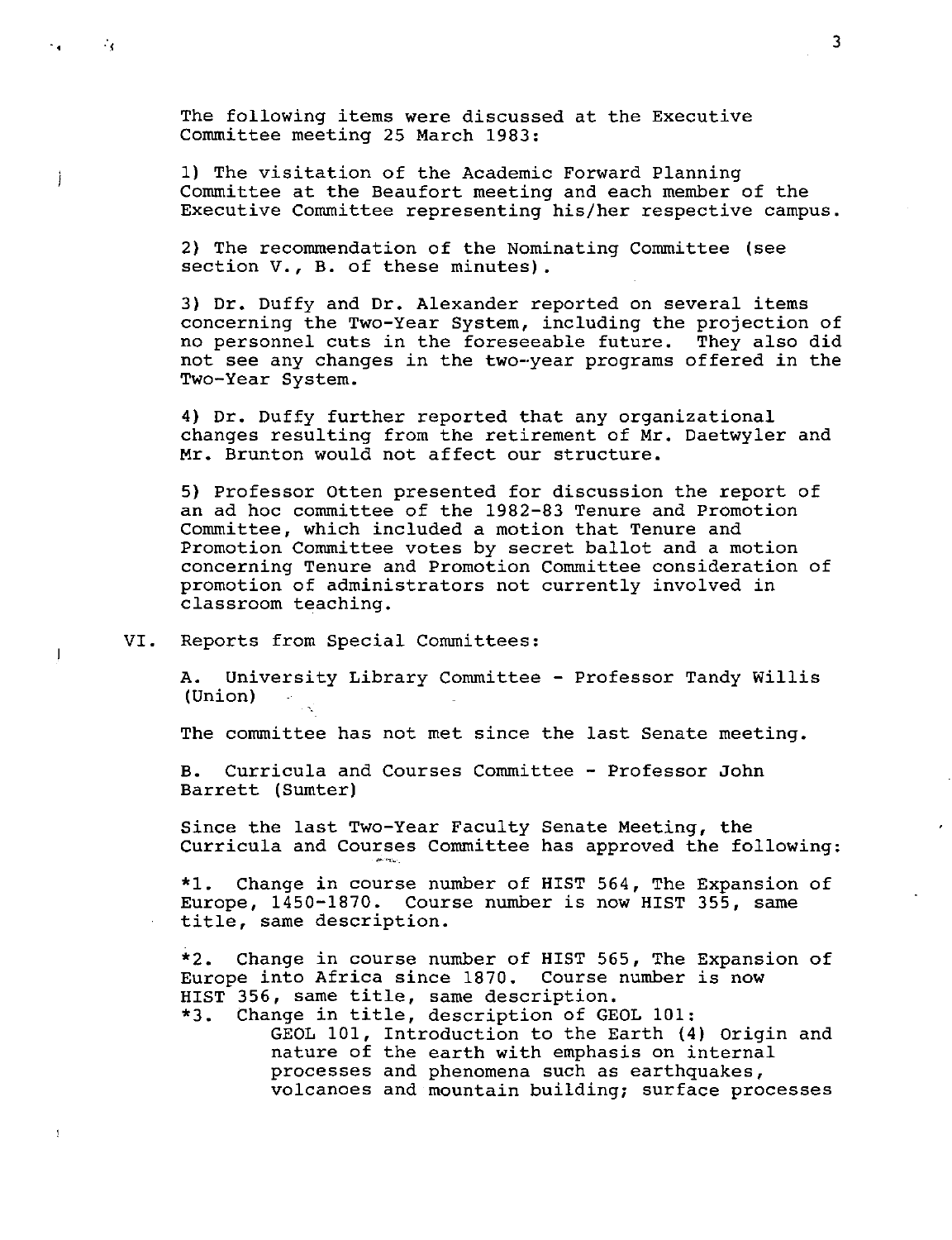including landform evolutions. Three lecture and three laboratory hours per week.

\*4. Change *in* title of GEOL 103: New Title: GEOL 103 Environment of the Earth.

.,

ł

 $\,$   $\,$ 

- \*5. New course: Geol 105, Real Estate Geology (4) Application of geologic concepts to land development. Recognition of hazards related to the hydrologic cycle, land stability, soils, coastal environment and earthquakes. Three lecture hours and two laboratory hours each week.
- \*6. New Course: PRSC 143, Introduction to Computer Keyboarding (3) Keyboarding, inputting, editing, printing techniques, data flow and computer terminology and applications. Designed for students without keyboarding skills.

7. At its meeting of March 7, the Curricula and Courses Committee met with Dr. Jim Hilton of BADM to discuss the policy of restricting certain BADM courses (BADM 225, 226, 291, 292) to certain majors while excluding undeclared majors. The Committee recommended that rather than exluding some classes of students a priority system be set up wherein BADM students are priority one, other majors with BADM requirements are priority two, and all others are priority three. We believe that BADM will adopt this policy. This priority system applies to the Columbia campus only.

\*Approved by the Columbia Faculty Senate on April 6, 1983.

C. Faculty Welfare Commitee - Professor Jerry Dockery (Lifelong Learning)

The Faculty Welfare Committee met 9 March 1983. Concern was expressed by several members of the committee over the lack of consultation of any faculty committee during final decision making concerning the type and length of summer school sessions. It was agreed that the committee chairman would send a letter to Dr. Robert Patterson, Faculty Senate Chairman, registering the committee's concern and asking for clarification on just exactly what process was followed.

Dr. Patterson asked that the Welfare Committee look into the feasibility of the University's withdrawing from the Social Security System. His request was based on a letter from George Downing (Valic) and the recent withdrawal of the Public Schools *in* DeKalb County, Georgia. John Stinton opposed the idea for the following reasons:

4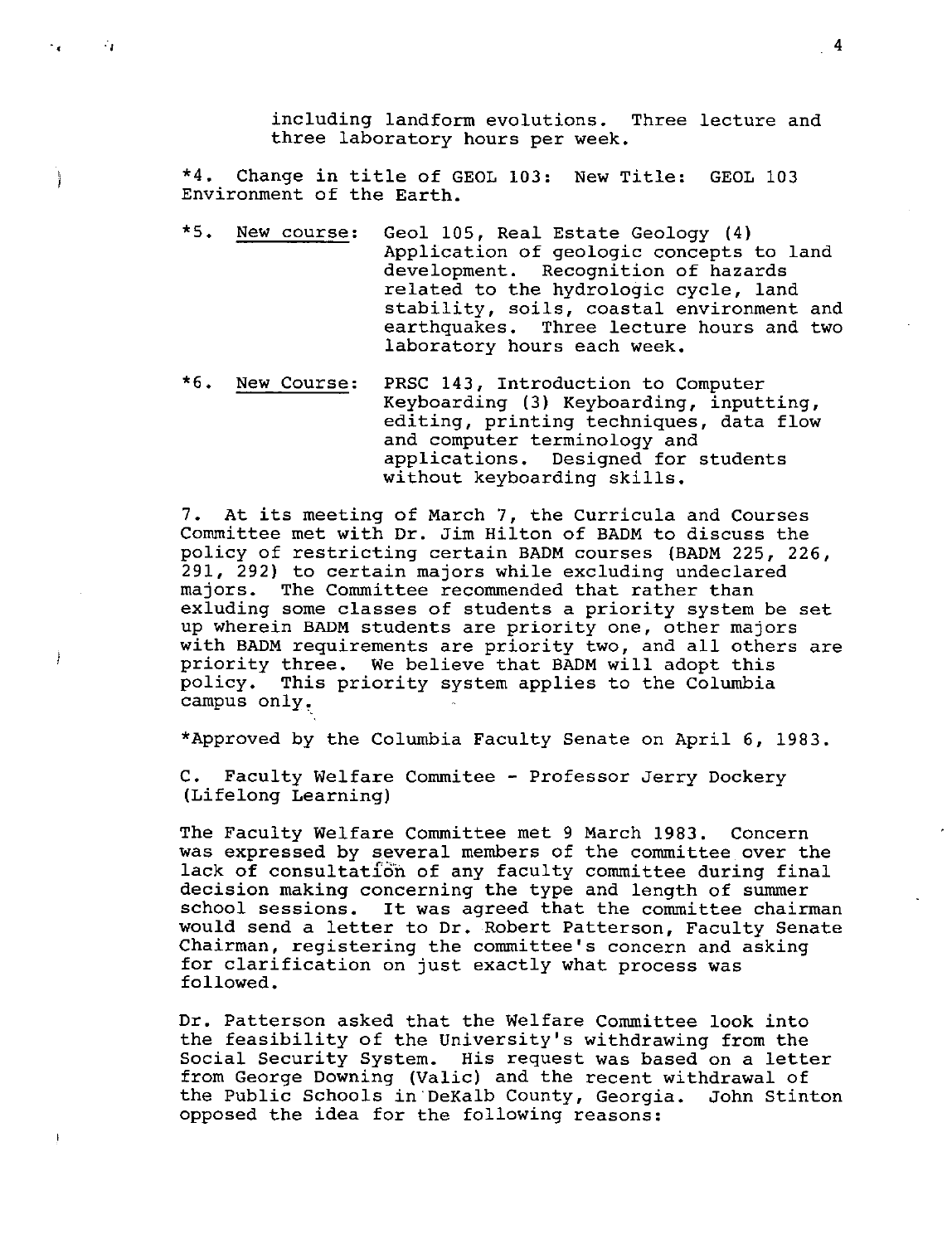1& Systems may withdraw. USC is not a system, but is a member of a system.

2~ Equivalent coverage cannot be obtained elsewhere.

٠.,

Ì

 $\boldsymbol{i}$ 

 $34$  If coverage were available, it would cost much more than Social Security. (Actuarial companies have done studies and have indicated that an equivalent plan in the private sector might cost as much as 1/3 gross income.)

4. Future federal legislation will probably bring back into the system those entities which have opted out.

FURLOUGHS: The members had several questions about how furloughs would work if state agencies were given the authority to furlough.

It was agreed that the Committee Chairman, Dr. Ross Roy, should write to Dr. Patterson and ask for a general faculty meeting to discuss these issues with the administration.

D. Academic Forward Planning Committee - Professor David Mccollum for Professor Edsel Caine (Beaufort) The Committee met 11 March 1983.

1. Deans John Mulhern of Education and Chester Bain of Humanities and Social Sciences presented plans for both an undergraduate degree and certification for teaching in South Carolina. The plans require 138 hours with a major in a discipline and a minor in education.

2. The committee's calendar was changed to a September-September year, to correspond to the academic calendar.

E. Academic Affairs/Faculty Liaison Committee - Professor William T. Cordray for Professor John Samaras (Lancaster)

The Academic Affairs/Faculty Liaison Committee met 24 March 1983. The meeting went immediately into executive session to consider a number of proposed money-saving changes. After approximately- three hours of deliberating, the committee returned to open session. The committee will recommend the following at the next meeting of the Board of Trustees:

1. Suspension of the MA degree program in Anthropology;

- 2. Phase out the undergraduate degree program in Health Education;
- 3. Reduce faculty in the College of Social Work from 10½ months to 9 months basis;

*-j* 5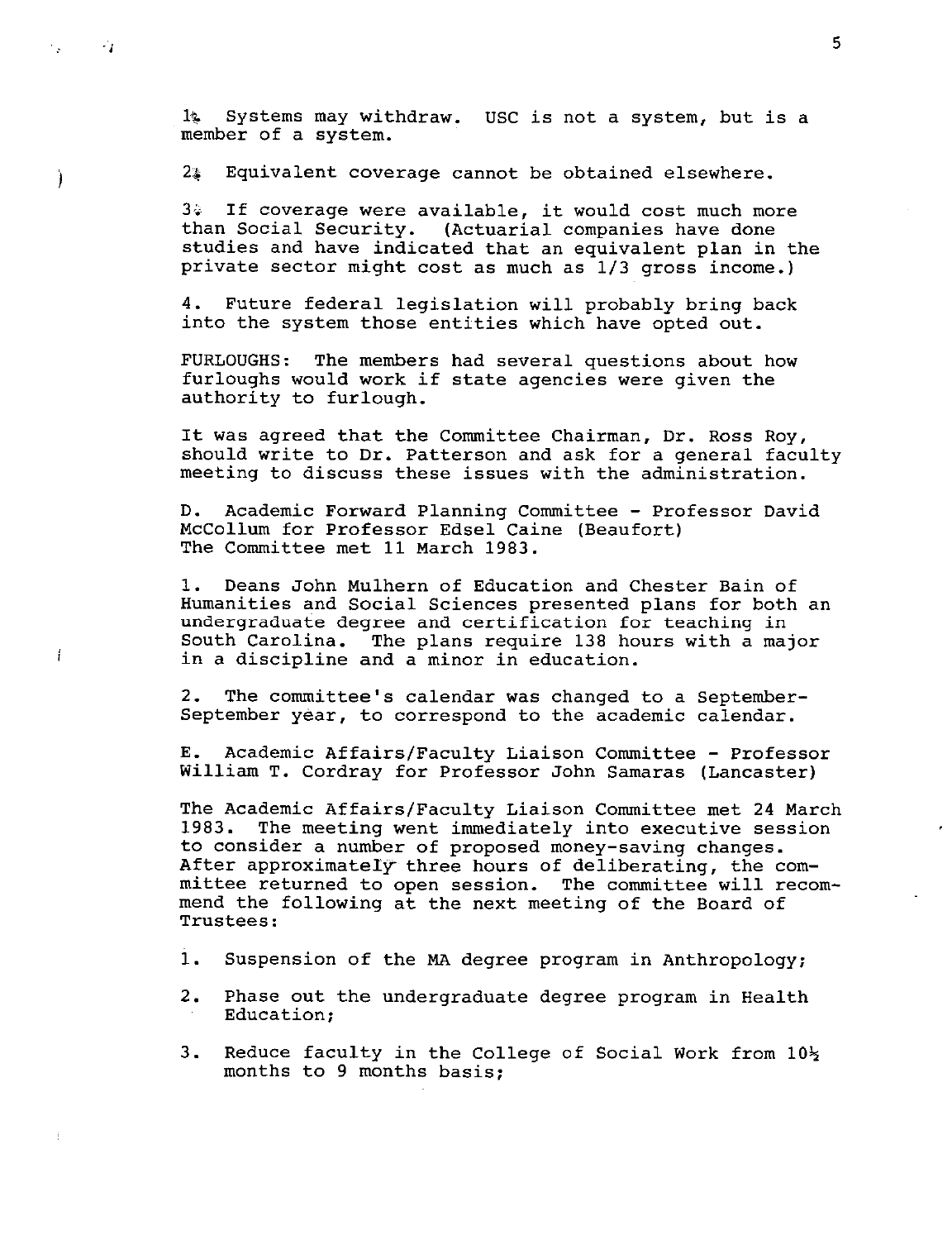- 4. Phase out all remaining Associate Degree Programs in the College of Applied Professional Sciences in Columbia;
- 5. Phase out the MA degree program in Media Arts, transfer the BA degree program in Media Arts to the College of Applied Professional Sciences, and eliminate the Department of Media Arts.

Finally, let me say that it has been my great pleasure to serve the Senate as its representative to the AA/FLC for the last two-and-a-half years. I wish for my successor an equally enjoyable tenure.

F. Research and Productive Scholarship Committee -Professor Don Curlovic for Professor J.T. Myers (Sumter)

The committee met this week to review the proposals received in March. There were approximately 25 proposals submitted to the Social Science Committee. NONE are from the Two-Year Campus System.

Once again, I remind you that the Two-Year System is given special consideration by the Committee. Sensible (in the sense of reasonable financial requests for an academically sound project) proposals have an excellent chance of being funded.

G. System Committee - Professor William T. Cordray (Salkehatchie)

The System Committee has met on two occasions since the last Senate'meeting.

February 25 - The possibility of a furlough for university employees was discussed at great length with no firm conclusions reached. Also the financial status of several campuses were discussed.

March 15 - No Report, as Professor Cordray was unable to attend the meeting.

## V. Unfinished Business

,

 $\mathcal{L}_{\mathcal{A}}$ 

j

 $\frac{1}{2}$ 

 $\begin{array}{c} \rule{0pt}{2ex} \rule{0pt}{2ex} \rule{0pt}{2ex} \rule{0pt}{2ex} \rule{0pt}{2ex} \rule{0pt}{2ex} \rule{0pt}{2ex} \rule{0pt}{2ex} \rule{0pt}{2ex} \rule{0pt}{2ex} \rule{0pt}{2ex} \rule{0pt}{2ex} \rule{0pt}{2ex} \rule{0pt}{2ex} \rule{0pt}{2ex} \rule{0pt}{2ex} \rule{0pt}{2ex} \rule{0pt}{2ex} \rule{0pt}{2ex} \rule{0pt}{2ex} \rule{0pt}{2ex} \rule{0pt}{2ex} \rule{0pt}{2ex} \rule{0pt}{$ 

A. Professor Dockery moved that because the motion in the 24 September 1982 meeting that the Executive Committee be voting members did not pass by a two-thirds vote, the Executive Committee be declared non-voting members of the Senate. The motion was declared out of order by Chair-<br>person Cordray. Professor Dockery moved to overrule the Professor Dockery moved to overrule the chair. The motion carried by a vote of 17 yes, 7 no.

A discussion followed in which it was pointed out that if the September 1982 vote was invalid, then the September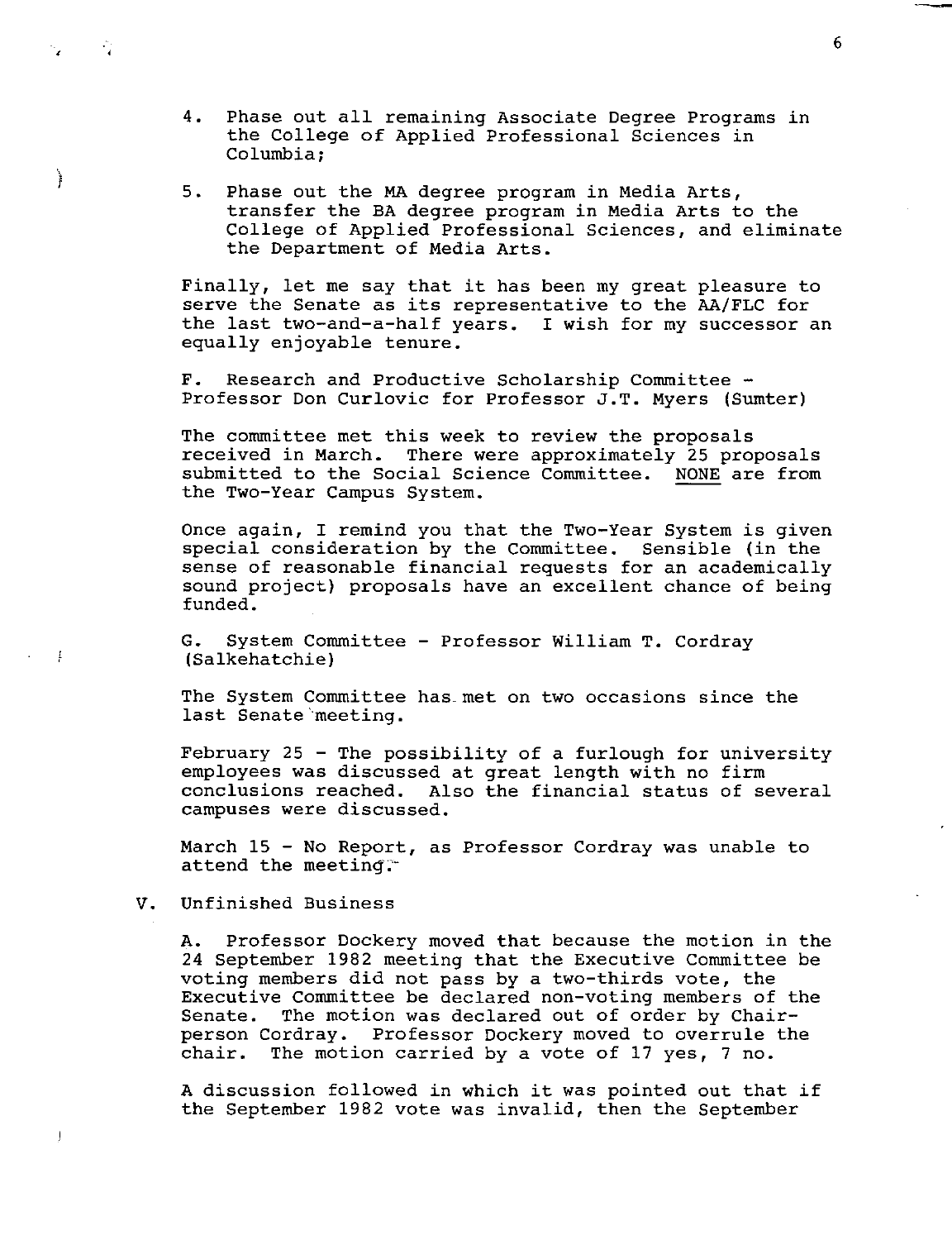1981 vote {making the Executive Committee non-voting members) should also be considered invalid. It was then pointed out that the Manual supplement (which includes Executive Committee as non-voting members) is valid because it was passed in April 1982, therefore the motion to reinstate the vote in September 1982 is invalid, so the Manual supplement (page 10, #8) is law. The result was that Executive Committee members are non-voting members of the Senate.

B. Professor Jimmie Nunnery {Lancaster), chair of the Nominating Committee, referred to the slate of names placed in nomination by his committee. (These had been placed on the blackboard during the morning session.)

1. Executive Committee 1983-84

Ì

ł

Ì

a. Professor William Cordray (Salkehatchie) will automatically serve as Immediate Past Chairperson.

b. Professor Jimmie Nunnery (Lancaster), Vice Chairperson and Chairperson-elect, will automatically serve as Chairperson.

c. Professor Sally Johns {Lifelong Learning), nominated for Vice Chairperson, was elected by'acclaimation.

Professor Don Curlovic {Sumter), citing the Manual stipulation that the Senate elect an Executive Committee "from among its member," questioned whether--in light of their non-voting status--the nominees were members of the Senate.

Professor Robert Group (Salkehatchie) moved that in the interest of time and the business at hand, the body go **with** tradition and assume that members of the Executive Committee are members of the Senate for the purpose of election to office. The motion passed with a show of hands vote, 18 yes and 0 no.

d. Professor Rbdney Sproatt {Beaufort), nominated for Secretary, was elected by acclaimation.

e. Professor James Otten (Union) was nominated by the Nominating Committee as the member-at-large from Union.

Professor Dockery nominated Professor Tandy Willis (Union) •

In a secret ballot vote, Professor Willis was elected.

f. Professor John Barrett (Sumter), was nominated by the Nominating Committee as the member-at-large from Sumter.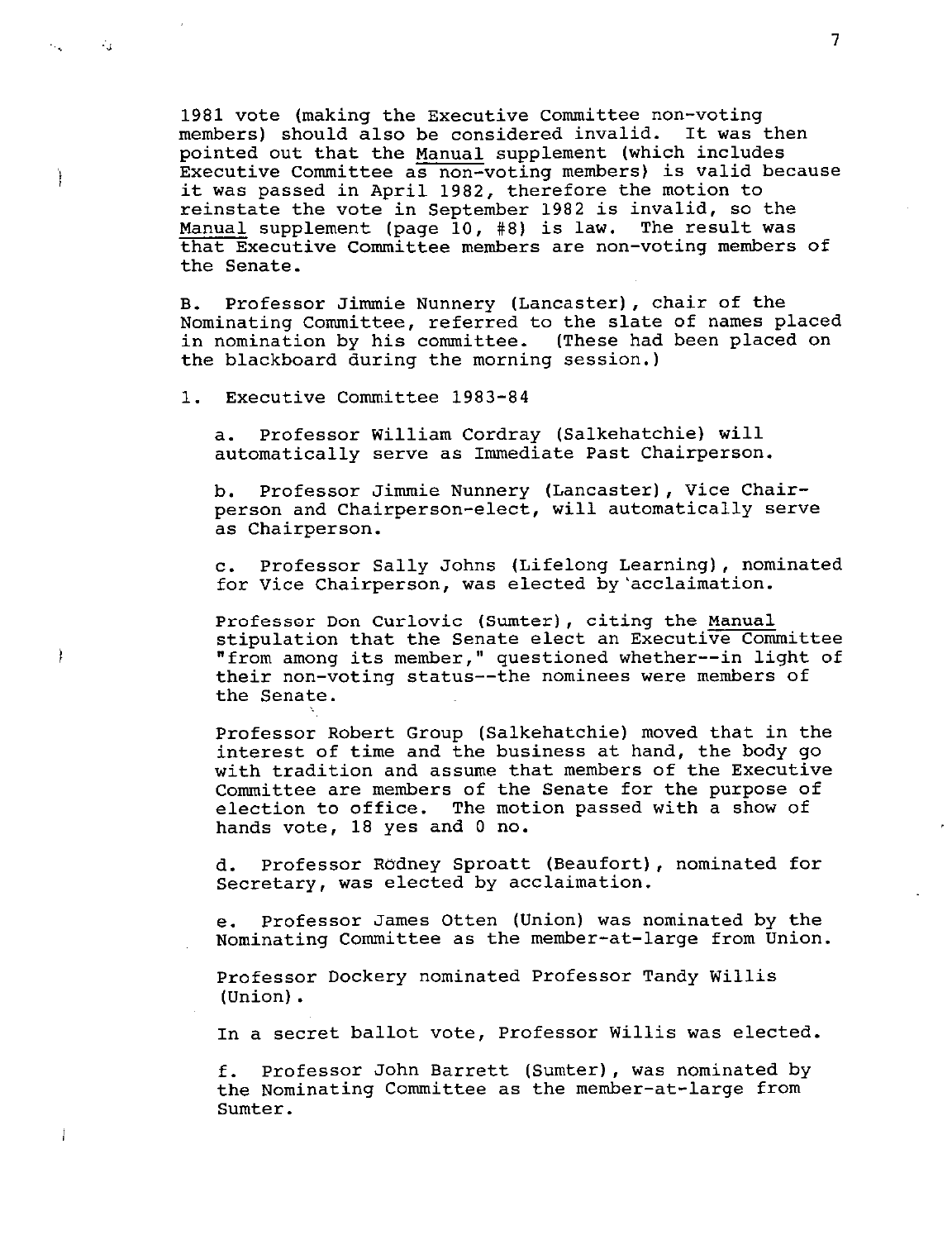Professor Dockery nominated Professor Tom Powers (Sumter).

In a secret ballot vote, Professor Powers was elected.

2. The folowing representatives to special committees were elected by acclaimation through voice vote:

a. University Library Committee - Professor Sherre Dryden (Salkehatchie) b. Research and Productive Scholarship Committee - Professor J. T. Myers (Sumter) c. Academic Affairs/Faculty Liaison Committee - Professor James Otten (Union) d. Curricula and Course Committee - Professor Sally Johns (Lifelong Learning)

C. The Senate went into a committee of the whole to consider Faculty Manual revisions. Chairperson Cordray turned over the chair the Professor Tom Powers, chairperson of the Rights and Responsibilities Committee. After a lengthy discussion, the body came out of the committee of the whole and Professor Cordray reassumed the chair.

Professor Group moved that the amended Manual (exclusive of by-laws and standing rules) be adopted. Professor Powers stated that there was strong feeling among the Sumter delegation and campus that the revised Manual should not be passed that day. Professor Curlovic reiterated Professor Powers' statement. In a vote of 16 yes and 3 no, Professor Group's motion passed.

Professor Lila Meeks (Beaufort) moved that the Senate accept the by-laws as revised by the Rights and Responsibilities Committee and the committee of the whole. The motion passed with a vote of 16 yes and 2 no.

Professor Group moved that the standing rules be adopted. The motion passed with a vote of 17 yes and 2 no.

- VI. New Business none
- VII. Announcements

ो

Ì

 $\frac{1}{l}$ 

j.

A. Professor Cordray presented a plaque to Dr. Robert E. Alexander, Associate Vice President for Two-Year Campuses and Continuing Education. (The plaque reads: "In recognition of Robert E. ALexander for his outstanding contributions and service to the Two-Year System of the University of South Carolina, 1983.")

B. Professor Cordray announced that he would defer until the oyster roast a presentation to Dean Darwin Bashaw, who was retiring from his post at Beaufort. (The plaque reads: "The Two-year Campus Faculty Senate proudly recognizes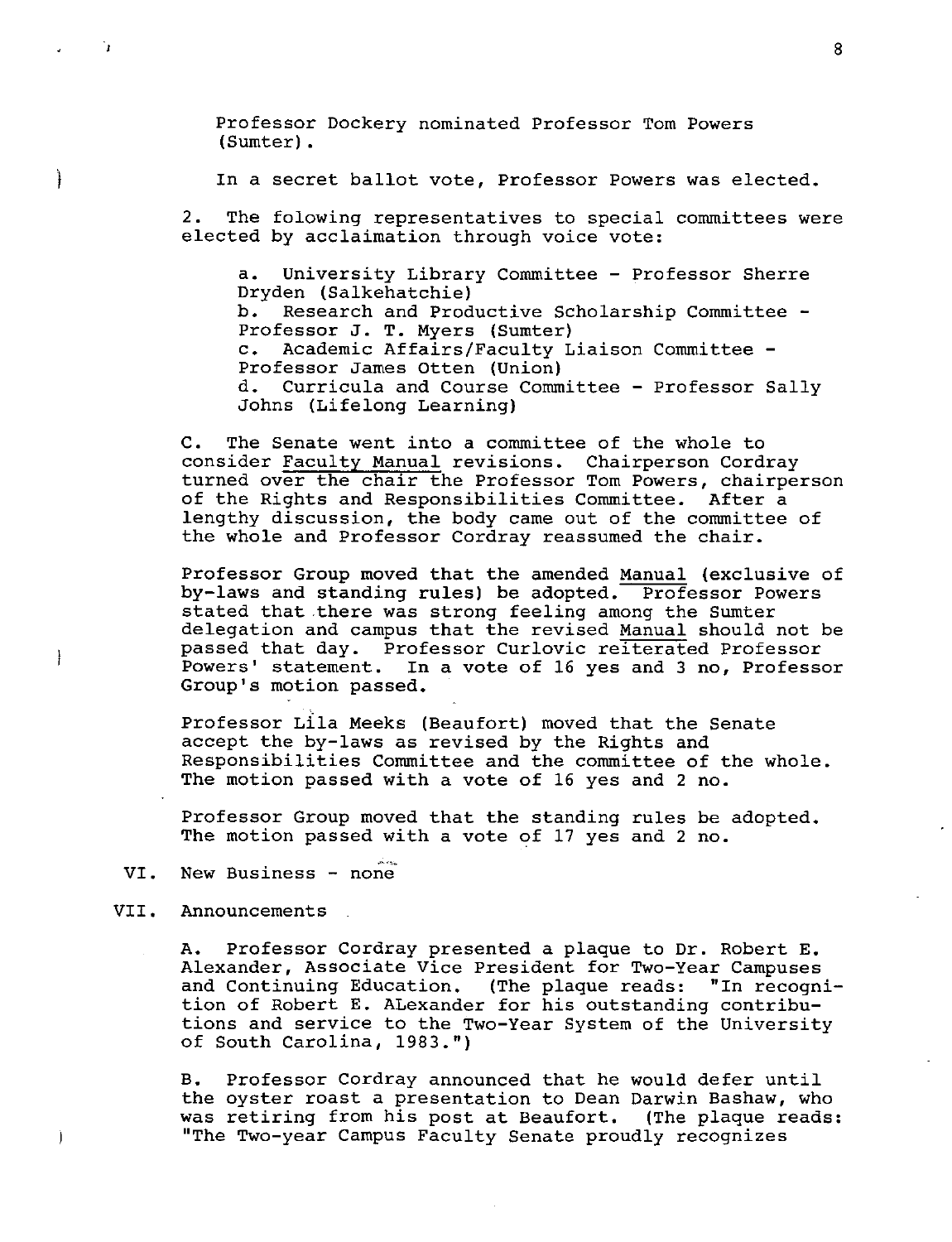Darwin B. Bashaw for his outstanding contributions and service to the University of South Carolina, 1965-1983.")

C. Professor Powers announced Renaissance Day at USC-Sumter the following Saturday.

D. Dr. Duffy announced that among the guests at the oyster roast would be Mr, William Casper, former Chancellor of USC-Aiken, and Dr. William Patterson, former University President, the person who initiated the Two-Year Campus Faculty Senate,

e. Professor Powers expressed his thanks to the Rights and Responsibilities Committee for their monumental work on the Faculty Manual revision.

f. Chairperson Cordray expressed his thanks to the Senate for a year that, while it was "not the smoothest," was marked by activity, involvement, and accomplishment.

g. Professor Johns presented a plaque to Professor Cordray "in recognition...for distinguished service as chairperson for the Two-Year Campus Faculty Senate, University of South Carolina, 1982-83."

h. The Chair was passed from Professor Cordray to Professor Nunnery.

 $\frac{1}{2\pi} \rho_{\rm{min}}$ 

VIII. Adjournment

े.

ł

 $\overline{\mathbf{r}}$